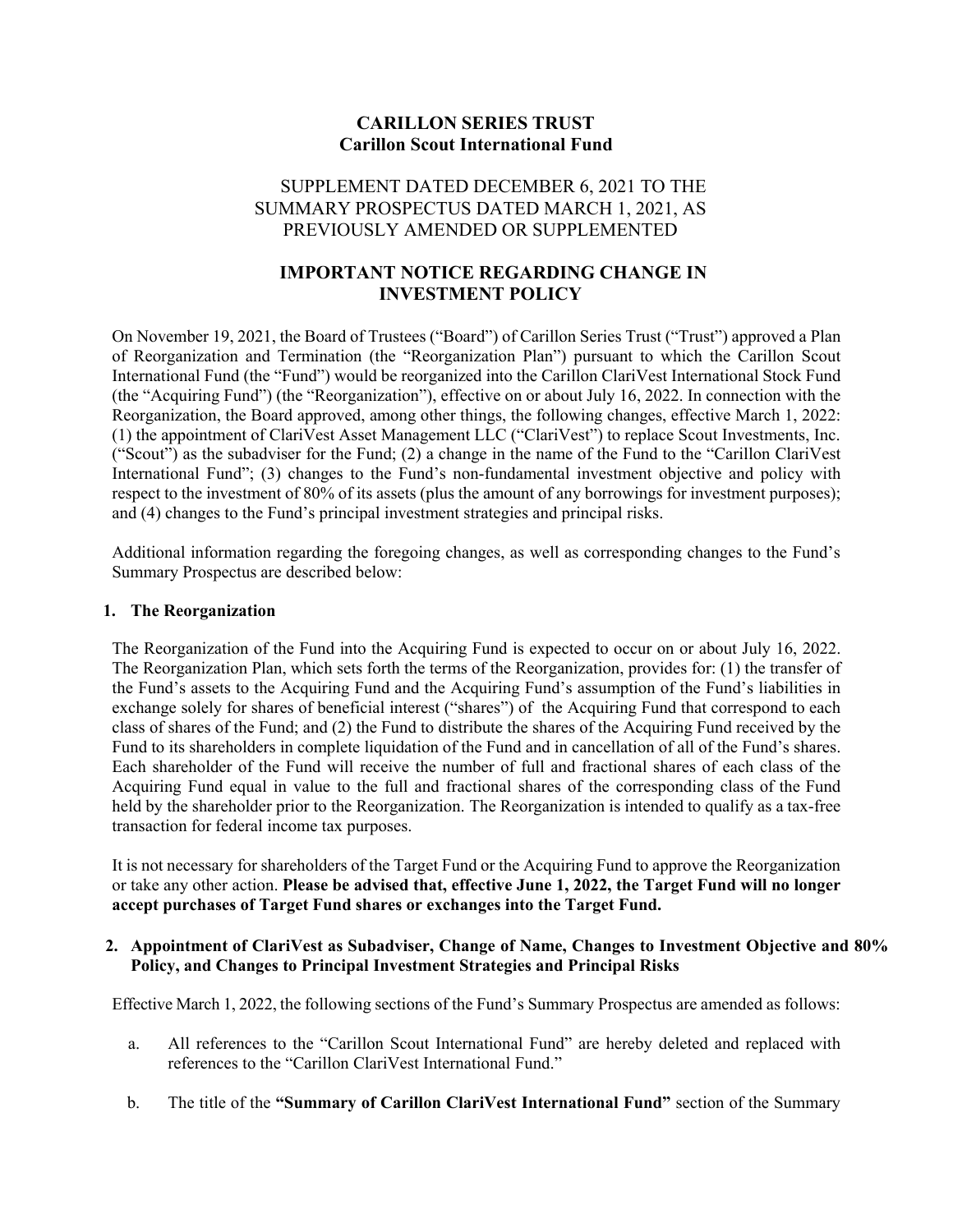Prospectus is hereby deleted in its entirety and replaced with **"Summary of Carillon ClariVest International Fund."**

c. The **"Summary of Carillon ClariVest International Fund – Investment objective"** section of the Summary Prospectus is hereby deleted in its entirety and replaced with the following:

**Investment objective** | The Carillon ClariVest International Fund ("International Fund" or the "fund") seeks capital appreciation.

d. The **"Summary of Carillon ClariVest International Fund – Principal investment strategies"**  section of the Summary Prospectus is hereby deleted in its entirety and replaced with the following:

**Principal investment strategies** | The International Fund invests, under normal market conditions, at least 80% of its net assets (plus the amount of any borrowings for investment purposes) in equity securities of companies economically tied to countries outside of the U.S. Equity securities include common and preferred stocks, warrants or rights exercisable into common or preferred stock, convertible preferred stock, American Depositary Receipts ("ADRs"), Global Depositary Receipts ("GDRs") and European Depositary Receipts ("EDRs") (collectively, "depositary receipts"). Issuers considered to be economically tied to countries outside of the U.S. include, without limitation: (1) an issuer organized under the laws of or maintaining a principal office or principal place(s) of business outside of the U.S.; (2) an issuer of securities that are principally traded in one or more markets outside the U.S.; (3) an issuer that derives or is currently expected to derive 50% or more of its total sales, revenues, profits, earnings, growth, or another measure of economic activity from, the production or sale of goods or performance of services or making of investments or other economic activity in, outside of the U.S., or that maintains or is currently expected to maintain 50% or more of its employees, assets, investments, operations, or other business activity outside of the U.S.; (4) a governmental or quasi-governmental entity of a country outside of the U.S.; or (5) any other issuer that the sub-adviser believes may expose the fund's assets to the economic fortunes and risks of a country or countries outside of the U.S. The fund typically does not invest in issuers located in emerging market countries. The fund's benchmark is the MSCI EAFE® Index which measures large- and mid-cap equity performance across 21 developed countries, excluding the U.S. and Canada. The fund may have significant exposure to Japan. However, as the composition of the fund's portfolio changes over time, the fund's exposure to this country may be lower at a future date, and the fund's exposure to other countries may be higher.

In selecting securities for the fund, the sub-adviser utilizes quantitative tools to implement a "bottom-up," fundamentally based, investment process. The sub-adviser constructs a portfolio that seeks to maximize expected return, subject to constraints designed to meet long-run expected active risk goals.

The fund may invest in exchange-traded funds ("ETFs") in order to equitize cash positions, seek exposure to certain markets or market sectors and to hedge against certain market movements. The fund may sell securities when they no longer meet the portfolio managers' investment criteria and/or to take advantage of more attractive investment opportunities.

The fund may lend its securities to broker-dealers and other financial institutions to earn additional income.

e. The **"Summary of Carillon ClariVest International Fund – Principal risks"** section of the Summary Prospectus is hereby deleted in its entirety and replaced with the following:

**Principal risks** The greatest risk of investing in the fund is that you could lose money. The fund invests primarily in common stocks whose values may increase and decrease in response to the activities of the companies that issued such stocks, general market conditions and/or economic conditions. As a result, the fund's net asset value ("NAV") may also increase and decrease. An investment in the fund is not a deposit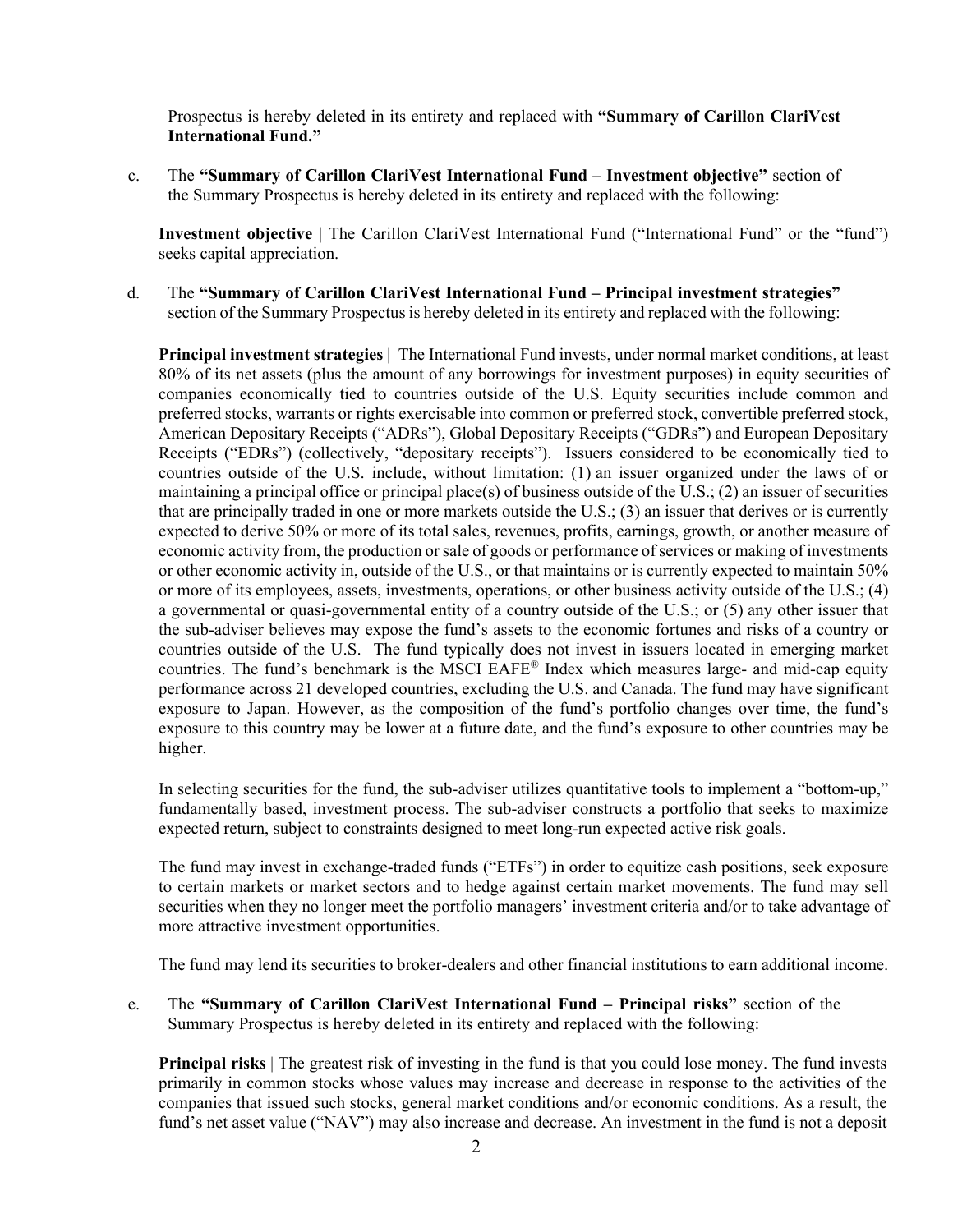with a bank and is not insured or guaranteed by the Federal Deposit Insurance Corporation or any other government agency. Investments in the fund are subject to the following primary risks. The most significant risks of investing in the fund as of the date of this Prospectus are listed first below, followed by the remaining risks in alphabetical order. Each risk summarized below is considered a "principal risk" of investing in the fund, regardless of the order in which it appears. Different risks may be more significant at different times depending on market conditions or other factors.

• Equity securities are subject to market risk. The fund may invest in the following equity securities, which may expose the fund to the following additional risks:

*Common stocks*. The value of a company's common stock may fall as a result of factors affecting the company, companies in the same industry or sector, or the financial markets overall. Common stock generally is subordinate to preferred stock upon the liquidation or bankruptcy of the issuing company;

*Preferred stocks, including convertible preferred stocks, are subject to issuer-specific risks and are* sensitive to movements in interest rates. Preferred stocks and convertible preferred stocks may be less liquid than common stocks and, unlike common stocks, participation in the growth of an issuer may be limited. Distributions on preferred stocks generally are payable at the discretion of an issuer and after required payments to bond holders. Preferred stocks may also be subject to credit risk;

*Depositary receipts*. Investing in depositary receipts entails many of the same risks as direct investment in foreign securities, including, but not limited to, currency exchange rate fluctuations, political and financial instability in the home country of a particular depositary receipt, less liquidity and more volatility;

*Rights and warrants*. Rights and warrants do not carry dividend or voting rights with respect to the underlying securities or any rights in the assets of the issuer, and a right or a warrant ceases to have value if it is not exercised prior to its expiration date;

• Foreign securities risks, which are potential risks not associated with U.S. investments, include, but are not limited to: (1) currency exchange rate fluctuations; (2) political and financial instability; (3) less liquidity; (4) lack of uniform accounting, auditing and financial reporting standards; (5) increased volatility; (6) less government regulation and supervision of foreign stock exchanges, brokers and listed companies; (7) significant limitations on investor rights and recourse; (8) use of unfamiliar corporate organizational structures; (9) unavailable or unreliable public information regarding issuers; and (10) delays in transaction settlement in some foreign markets. The unavailability and/or unreliability of public information available may impede the fund's ability to accurately evaluate foreign securities. Moreover, it may be difficult to enforce contractual obligations or invoke judicial or arbitration processes against non-U.S. companies and non-U.S. persons in foreign jurisdictions. The risks associated with investments in governmental or quasigovernmental entities of a foreign country are heightened by the potential for unexpected governmental change and inadequate government oversight. Foreign security risk may also apply to ADRs, GDRs and EDRs;

• Market risk is the risk that markets may at times be volatile, and the values of the fund's holdings may decline, sometimes significantly and/or rapidly, because of adverse issuer-specific conditions or general market conditions, including a broad stock market decline, which are not specifically related to a particular issuer. These conditions may include real or perceived adverse political, regulatory, market, economic or other developments, such as natural disasters, public health crises, pandemics, changes in federal, state or foreign government policies, regional or global economic instability (including terrorism and geopolitical risks) and interest and currency rate fluctuations. These and other conditions may cause broad changes in market value, the general outlook for corporate earnings, public perceptions concerning these developments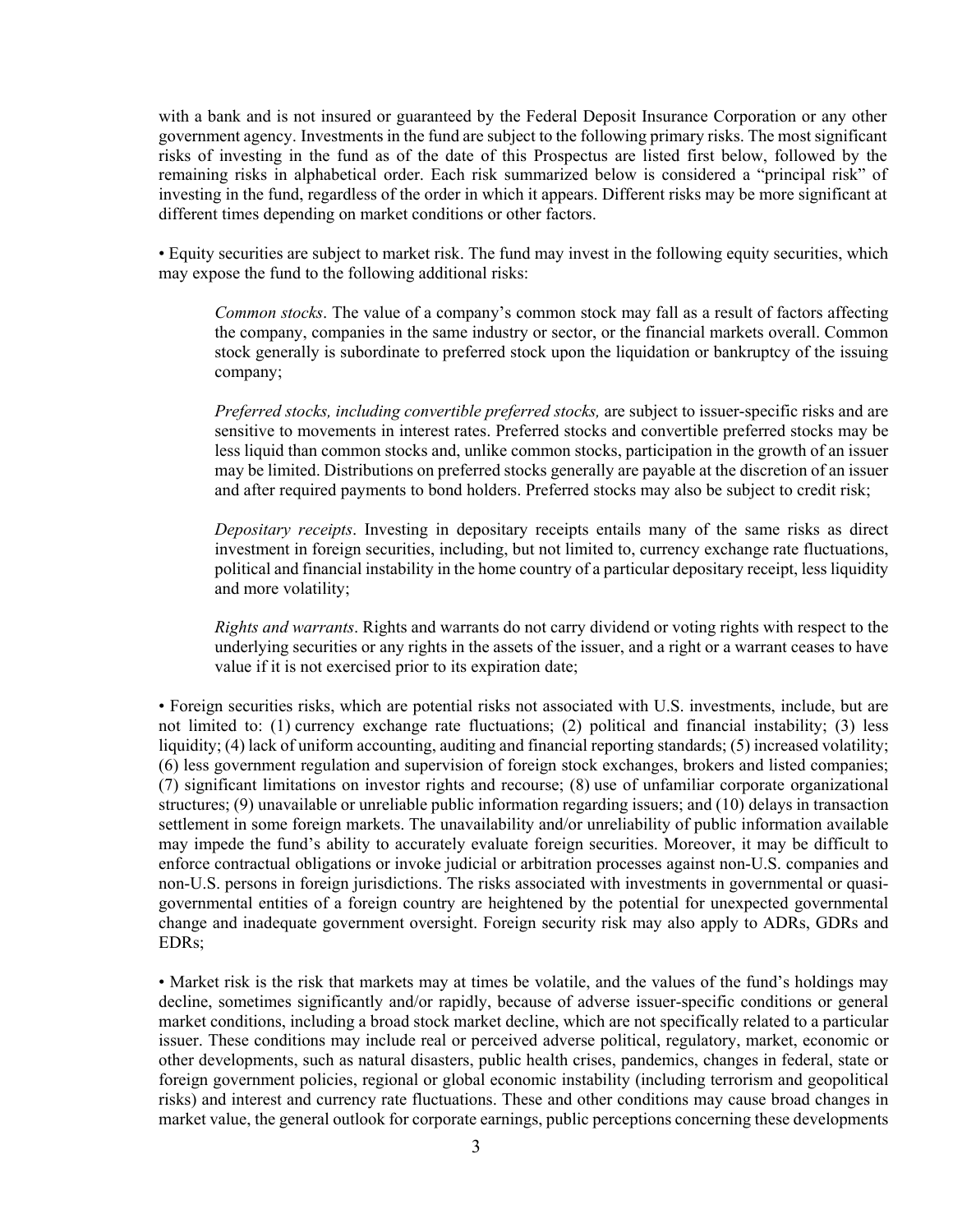or adverse investment sentiment generally. Changes in the financial condition of a single issuer, industry or market segment also can impact the market as a whole. In addition, adverse market events may lead to increased redemptions, which could cause the fund to experience a loss when selling securities to meet redemption requests by shareholders. Adverse market conditions may be prolonged and may not have the same impact on all types of securities. Conversely, it is also possible that, during a general downturn in the securities markets, multiple asset classes may decline in value simultaneously. Changes in value may be temporary or may last for extended periods. The financial markets generally move in cycles, with periods of rising prices followed by periods of declining prices. The value of your investment may reflect these fluctuations.

Recent market events risk includes risks arising from current and recent circumstances impacting markets. The impact of the COVID-19 pandemic has been rapidly evolving, and it has resulted, and may continue to result, in significant disruptions to business operations, travel restrictions, closed international borders, enhanced health screenings at ports of entry and elsewhere, disruptions of and delays in healthcare service preparation and delivery, prolonged quarantines and stay-at-home orders, cancellations, supply chain disruptions, widespread business closures and layoffs, service and event cancellations, reductions and other changes, and lower consumer demand, as well as general concern and uncertainty that has negatively affected the global economy. The Board of Governors of the Federal Reserve System (also known as "the Fed") has taken and may continue to take numerous measures to address the economic impact of the COVID-19 pandemic, such as the reduction of the federal funds target rate and the introduction of several credit and liquidity facilities, and the U.S. federal government has taken and may continue to take steps to stimulate the U.S. economy, including adopting stimulus packages targeted at large parts of the economy. The effect of these and other efforts may not be known for some time, and it is not known whether and to what extent they will be successful.

Decisions by the Fed regarding interest rate and monetary policy continue to have a significant impact on securities prices as well as the overall strength of the U.S. economy. Future legislative, regulatory and policy changes may impact current international trade deals, result in changes to prudential regulation of certain players in the financial market, and provide significant new investments in infrastructure, the environment, or other areas. A rise in protectionist trade policies, slowing global economic growth, risks associated with ongoing trade negotiations with China, risks associated with the United Kingdom's departure from the European Union on December 31, 2020, and a trade agreement between the United Kingdom and the European Union, and the possibility of changes to some international trade agreements, could affect the economies of many nations, including the United States, in ways that cannot necessarily be foreseen at the present time. Interest rates have been unusually low in recent years in the U.S. and abroad and are currently at historic lows. Economists and others have expressed increasing concern about the potential effects of global climate change on property and security values. Regulatory changes and divestment movements tied to concerns about climate change could adversely affect the value of certain land and the viability of industries whose activities or products are seen as accelerating climate change;

• Currency risk is the risk related to the fund's exposure to foreign currencies through its investments. Foreign currencies may fluctuate significantly over short periods of time, may be affected unpredictably by intervention, or the failure to intervene, of the U.S. or foreign governments or central banks, and may be affected by currency controls or political developments in the U.S. or abroad. Foreign currencies may also decline in value relative to the U.S. dollar and other currencies and thereby affect the fund's investments;

• Growth stock risk is the risk of a growth company not providing an expected earnings increase or dividend yield. When these expectations are not met, the prices of these stocks may decline, even if earnings showed an absolute increase. If a growth investment style shifts out of favor based on market conditions and investor sentiment, the fund could underperform funds that use a value or other non-growth approach to investing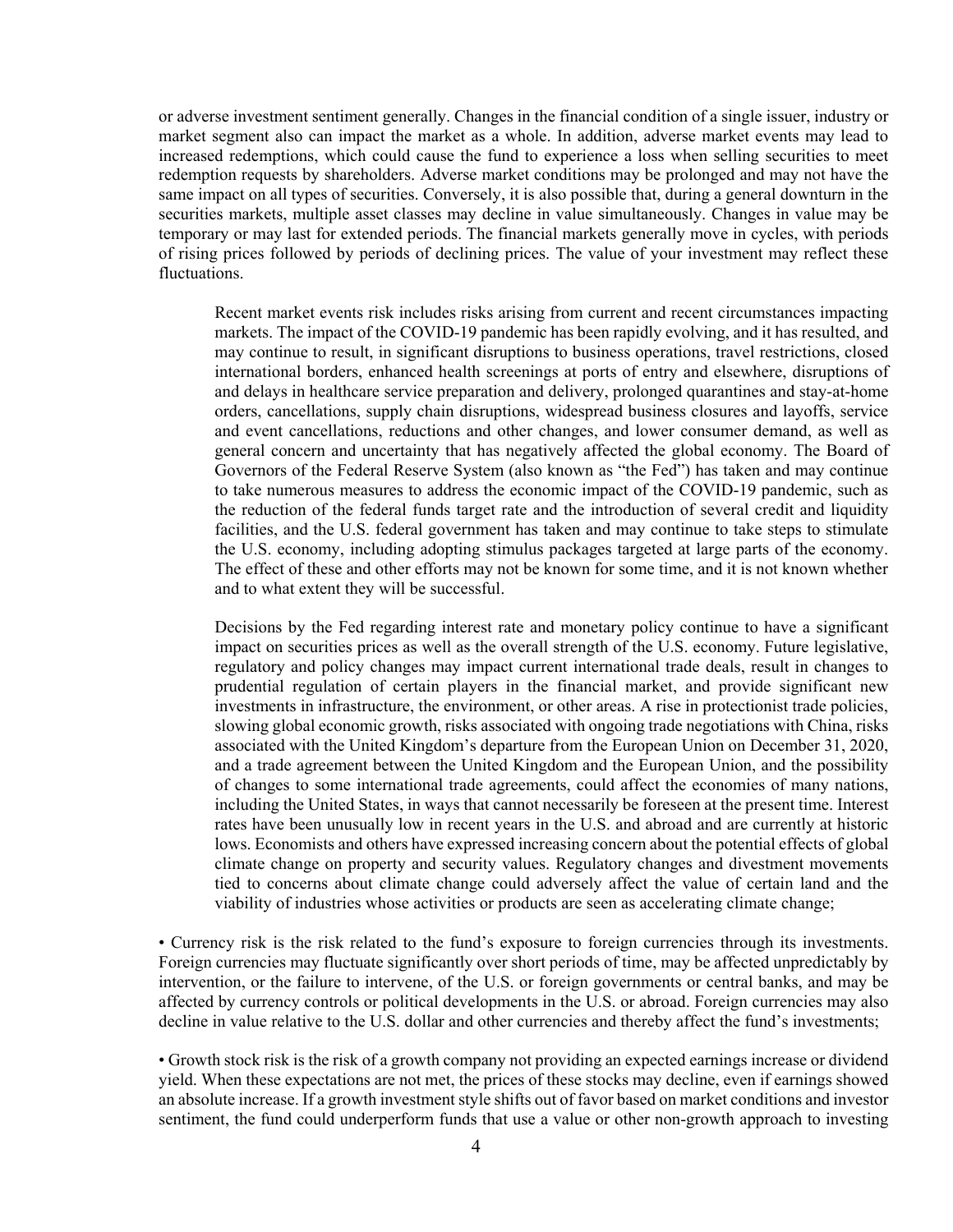or have a broader investment style;

• Investing in other investment companies, including ETFs, carries with it the risk that, by investing in another investment company, the fund will be exposed to the risks of the types of investments in which the investment company invests. The fund and its shareholders will indirectly bear the fund's proportionate share of the fees and expenses paid by shareholders of the other investment company, in addition to the fees and expenses fund shareholders directly bear in connection with the fund's own operations. ETF shares may trade at a premium or discount to their net asset value. An ETF that tracks an index may not precisely replicate the returns of its benchmark index;

• Japan investment risk is the risk that Japan, which like many Asian countries is still heavily dependent upon international trade, may be adversely affected by protectionist trade policies, competition from Asia's other low-cost emerging economies, the economic conditions of its trading partners, the strength of the yen, and regional and global conflicts. The domestic Japanese economy faces several concerns, including large government deficits, a shrinking workforce, and, in some cases, companies with poor corporate governance. Japan is also heavily dependent on oil and other commodity imports, and higher commodity prices could therefore have a negative impact on the Japanese economy. These and other factors could have a negative impact on the fund's performance and increase the volatility of an investment in the fund;

• Liquidity risk is the possibility that, during times of widespread market turbulence, trading activity in certain securities may be significantly hampered. The fund could lose money if it cannot sell a security at the time and price that would be most beneficial to the fund. The fund may be required to dispose of investments at unfavorable times or prices to satisfy obligations, which may result in losses or may be costly to the fund. Market prices for such securities may be volatile;

• Market timing risk arises because certain types of securities in which the fund invests, including foreign securities, could cause the fund to be at greater risk of market timing activities by fund shareholders. Such activities can dilute the fund's NAV, increase the fund's expenses and interfere with the fund's ability to execute efficient investment strategies;

• Quantitative strategy risk is the risk that the success of the fund's investment strategy may depend in part on the effectiveness of the sub-adviser's quantitative tools for screening securities. These strategies may incorporate factors that may not be predictive of a security's value. The sub-adviser's stock selection can be adversely affected if it relies on insufficient, erroneous or outdated data or flawed models or computer systems; and

• Securities lending risk is the risk that, if the fund lends its portfolio securities and receives collateral in the form of cash that is reinvested in securities, those securities may not perform sufficiently to cover the return collateral payments owed to borrowers. In addition, delays may occur in the recovery of securities from borrowers, which could interfere with the fund's ability to vote proxies or to settle transactions and there may be a loss of rights in the collateral should the borrower fail financially.

f. The **"Summary of Carillon ClariVest International Fund** – **Sub-adviser"** section of the Summary Prospectus is hereby deleted in its entirety and replaced with the following:

Sub-adviser | ClariVest Asset Management LLC ("ClariVest") serves as the sub-adviser to the fund.

g. The **"Summary of Carillon ClariVest International Fund** - **Portfolio Managers"** section of the Summary Prospectus is hereby deleted in its entirety and replaced with the following:

**Portfolio Managers** | David R. Vaughn, CFA®, Alex Turner, CFA®, and Gashi Zengeni, CFA®, are Portfolio Managers of the fund and have been jointly and primarily responsible for the day-to-day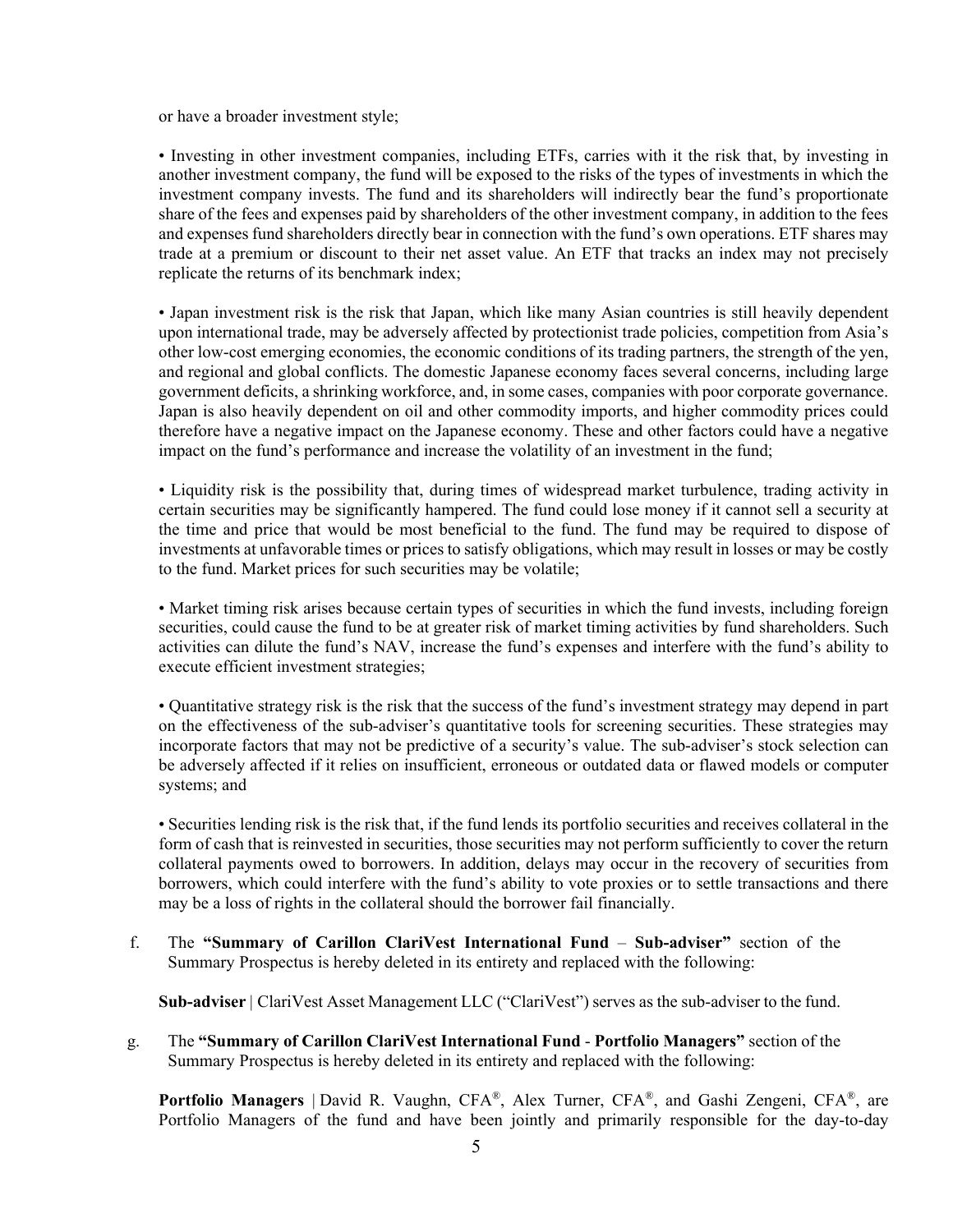management of the fund since March 2022.

\* \* \* \* \*

INVESTORS SHOULD RETAIN THIS SUPPLEMENT WITH THE SUMMARY PROSPECTUS FOR FUTURE REFERENCE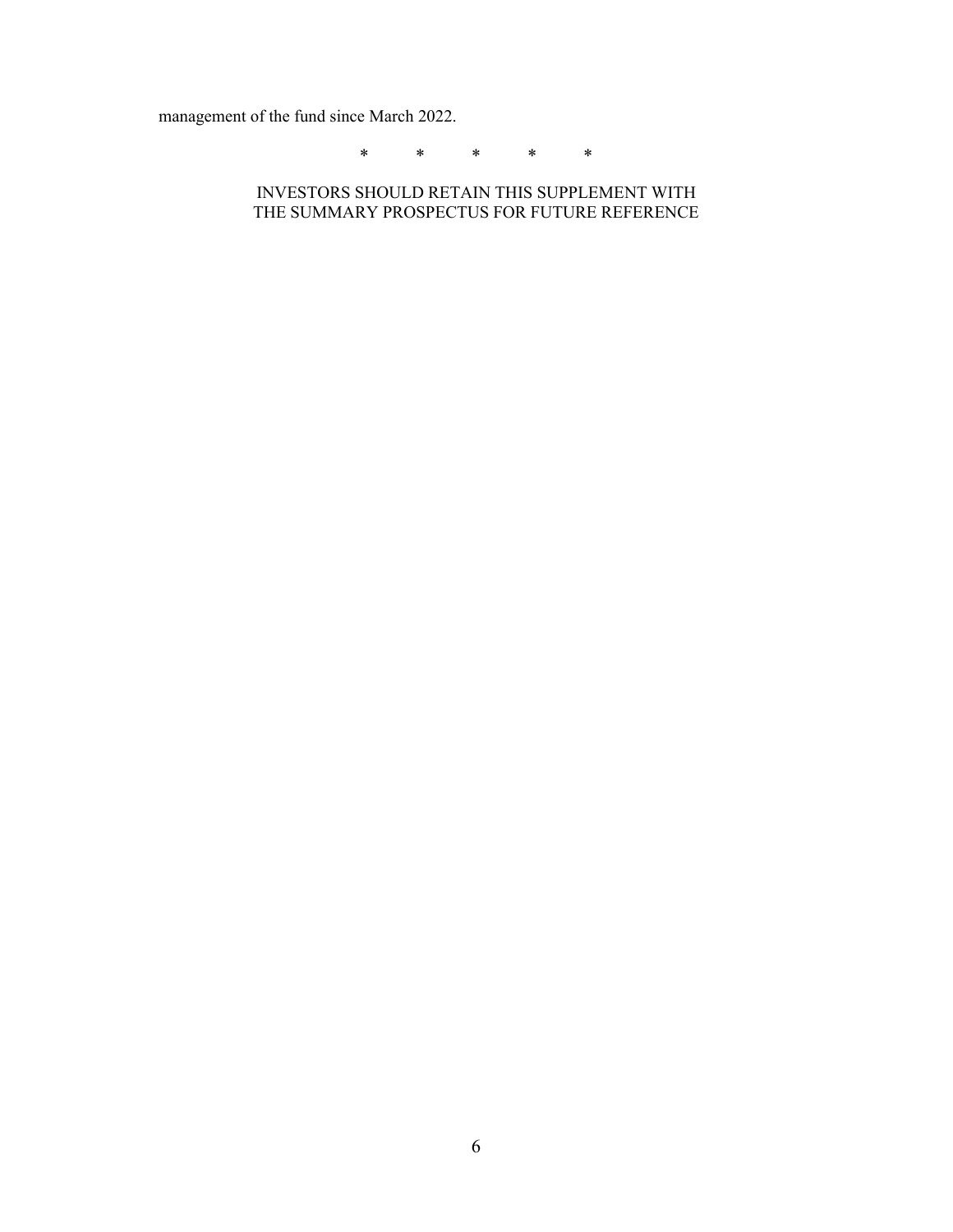SUMMARY PROSPECTUS | 3.1, 2021

| <b>Class A CSIGX</b> | <b>Class C</b> CSIHX | <b>Class I UMBWX</b> | <b>Class Y CSIZX</b> | <b>Class R-3 CSIQX</b> | <b>Class R-5 CSIUX</b> | <b>Class R-6 CSIWX</b> |
|----------------------|----------------------|----------------------|----------------------|------------------------|------------------------|------------------------|
|----------------------|----------------------|----------------------|----------------------|------------------------|------------------------|------------------------|

**Before you invest, you may want to review the fund's Prospectus, which contains more information about the fund and its risks. You can find the fund's Prospectus, Statement of Additional Information ("SAI"), shareholder reports and other information about the fund online at http://www.carillontower.com/prospectus.htm. You can also get this information at no cost by calling 800.421.4184 or by sending an email to CarillonFundServices@carillontower.com. The fund's Prospectus and SAI, both dated March 1, 2021 as each may be supplemented from time to time, are incorporated by reference into this Summary Prospectus.**

**As of January 1, 2021, as permitted by regulations adopted by the Securities and Exchange Commission, paper copies of the funds' shareholder reports are no longer sent by mail, unless you specifically request paper copies of the reports from a fund or from your financial intermediary, such as a broker-dealer or bank. Instead, the reports are made available on a website, and you will be notified by mail each time a report is posted and provided with a website link to access the report.**

**If you already elected to receive shareholder reports electronically, you will not be affected by this change and you need not take any action. You may elect to receive shareholder reports and other communications from a fund or your financial intermediary electronically by going to carillontower.com/eDelivery.**

**You may elect to receive all future reports in paper free of charge. You can inform a fund that you wish to continue receiving paper copies of your shareholder reports by calling 800.421.4184, or you may directly inform your financial intermediary of your wish. A notice that will be mailed to you each time a report is posted will also include instructions for informing a fund that you wish to continue receiving paper copies of your shareholder reports. Your election to receive reports in paper from a fund will apply to all funds held with the Carillon Mutual Funds or your financial intermediary, as applicable.**

**Investment objective** I The Carillon Scout International Fund ("International Fund" or the "fund") seeks long-term growth of capital and income.

**Fees and expenses of the fund** I The tables that follow describe the fees and expenses that you may pay if you buy, hold, and sell shares of the International Fund. **You may pay other fees, such as brokerage commissions and other fees to financial intermediaries, which are not reflected in the tables and examples below.** You may qualify for sales discounts if you and your family invest, or agree to invest in the future, at least \$25,000 in the Class A shares of the Carillon Family of Funds. More information about these and other discounts, including through specific financial intermediaries, is available from your financial professional, on page 97 of the fund's Prospectus and on page 52 of the fund's Statement of Additional Information. Although the fund does not impose any sales charge on Class I shares, you may pay a commission to your broker on your purchases and sales of those shares, which is not reflected in the tables or Example below.

#### **Shareholder fees** (fees paid directly from your investment):

|                                                                                                                 | Class A  | Class C      | Class I     | <b>Class Y</b> | Class R-3   | Class R-5   | Class R-6   |
|-----------------------------------------------------------------------------------------------------------------|----------|--------------|-------------|----------------|-------------|-------------|-------------|
| Maximum Sales Charge Imposed on Purchases (as a % of<br>offering price)                                         | 4.75%    | <b>None</b>  | <b>None</b> | <b>None</b>    | <b>None</b> | <b>None</b> | <b>None</b> |
| Maximum Deferred Sales Charge (as a % of original purchase<br>price or redemption proceeds, whichever is lower) | None (a) | $1.00\%$ (a) | None        | None           | None        | None        | None        |
| <b>Redemption Fee</b>                                                                                           | None     | None         | <b>None</b> | <b>None</b>    | <b>None</b> | <b>None</b> | <b>None</b> |

**Annual fund operating expenses** (expenses that you pay each year as a percentage of the value of your investment):

|                                                                                            | Class A    | Class C    | Class I | <b>Class Y</b> | Class R-3  | Class R-5 | Class R-6 |
|--------------------------------------------------------------------------------------------|------------|------------|---------|----------------|------------|-----------|-----------|
| Management Fees (b)                                                                        | 0.70%      | 0.70%      | 0.70%   | 0.70%          | 0.70%      | 0.70%     | 0.70%     |
| Distribution and Service (12b-1) Fees                                                      | 0.25%      | 1.00%      | 0.00%   | 0.25%          | 0.50%      | $0.00\%$  | $0.00\%$  |
| Other Expenses                                                                             | 0.41%      | 0.45%      | 0.34%   | 1.14%          | 0.91%      | 0.89%     | 0.24%     |
| <b>Total Annual Fund Operating Expenses</b>                                                | 1.36%      | 2.15%      | 1.04%   | 2.09%          | 2.11%      | 1.59%     | 0.94%     |
| Fee Waiver and/or Expense Reimbursement (c)                                                | $(0.11)\%$ | $(0.15)\%$ | (0.09)% | $(0.84)\%$     | $(0.61)\%$ | (0.64)%   | (0.09)%   |
| Total Annual Fund Operating Expenses After Fee Waiver and/<br>or Expense Reimbursement (d) | 1.25%      | 2.00%      | 0.95%   | 1.25%          | 1.50%      | 0.95%     | 0.85%     |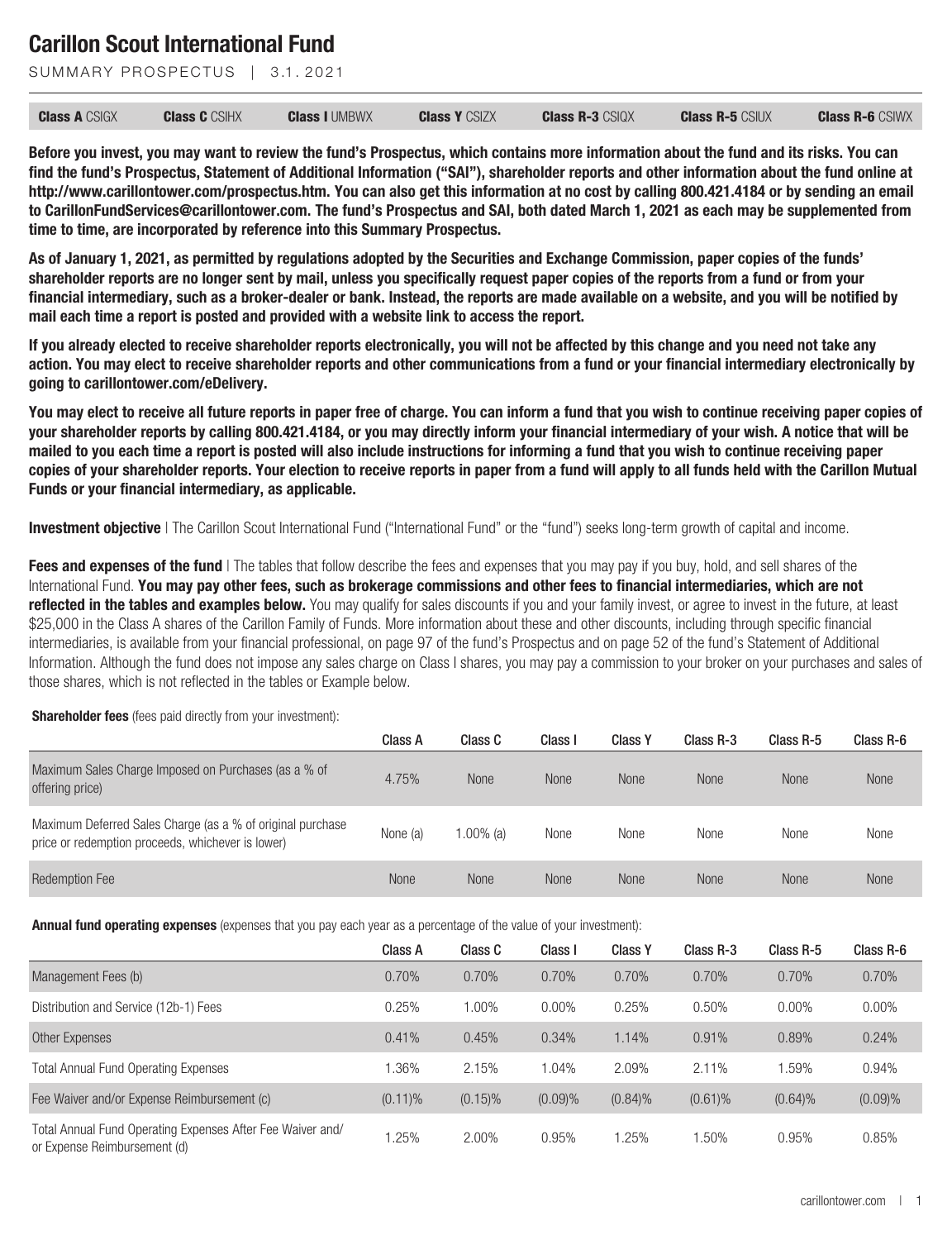SUMMARY PROSPECTUS | 3.1.2021

*(a) If you purchased \$1,000,000 or more of Class A shares of a Carillon mutual fund that were not otherwise eligible for a sales charge waiver and sell the shares within 18 months from the date of purchase, you may pay up to a 1% contingent deferred sales charge at the time of sale. If you sell Class C shares less than one year after purchase, you will pay a 1% CDSC at the time of sale. (b) Management Fees have been restated to reflect a reduction in the contractual investment advisory fee rate and subadvisory fee rate that became effective on March 1, 2021.*

*(c) Carillon Tower Advisers, Inc. ("Carillon") has contractually agreed to waive its investment advisory fee and/or reimburse certain expenses of the fund to the extent that annual operating expenses of each class exceed a percentage of that class' average daily net assets through February 28, 2022 as follows: Class A – 1.25%, Class C – 2.00%, Class I – 0.95%, Class Y – 1.25%, Class R-3 – 1.50%, Class R-5 – 0.95%, and Class R-6 – 0.85%. This expense limitation excludes interest, taxes, brokerage commissions, costs relating to investments in other investment companies (acquired fund fees and expenses), dividends, and extraordinary expenses. The contractual fee waiver can be changed only with the approval of a majority of the fund's Board of Trustees. Any reimbursement* of fund expenses or reduction in Carillon's investment advisory fees is subject to reimbursement by the fund within the following two fiscal years, if overall expenses fall below the lesser of its then*current expense cap or the expense cap in effect at the time of the fee reimbursement.*

*(d) The Total Annual Fund Operating Expenses After Fee Waiver and/or Expense Reimbursement for each share class do not correlate to the ratios to average net assets, with expenses waived/ recovered, provided in the fund's financial highlights table, which reflects the fund's expenses, including its fee waiver and/or expense reimbursement agreement in effect through February 28, 2021. The Annual Fund Operating Expenses table reflects the new fee waiver and/or expense reimbursement agreement that was approved by the fund's Board of Trustees effective through February 28, 2022, which differs from the prior agreement.*

**Expense example** | This example is intended to help you compare the cost of investing in the fund with the cost of investing in other mutual funds. The example assumes that you invest \$10,000 in the fund for the time periods indicated and then redeem all of your shares at the end of those periods. The example also assumes that your investment has a 5% return each year and that the fund's operating expenses remain the same, except that the example reflects the fee waiver/expense reimbursement arrangement for each share class through February 28, 2022. Although your actual costs may be higher or lower, based on these assumptions your costs would be:

| <b>Share Class</b> | Year 1 | Year <sub>3</sub> | Year <sub>5</sub> | Year 10 |
|--------------------|--------|-------------------|-------------------|---------|
| Class A            | \$596  | \$875             | \$1,174           | \$2,023 |
| Class C            | \$303  | \$659             | \$1,141           | \$2,471 |
| Class I            | \$97   | \$322             | \$565             | \$1,263 |
| Class Y            | \$127  | \$574             | \$1,046           | \$2,354 |
| Class R-3          | \$153  | \$602             | \$1,078           | \$2,393 |
| Class R-5          | \$97   | \$439             | \$805             | \$1,835 |
| Class R-6          | \$87   | \$291             | \$511             | \$1,146 |

Portfolio turnover I The fund pays transaction costs, such as commissions, when it buys and sells securities (or "turns over" its portfolio). A higher portfolio turnover rate may indicate higher transaction costs and may result in higher taxes when fund shares are held in a taxable account. These costs, which are not reflected in annual fund operating expenses or in the example, affect the fund's performance. During the most recent fiscal year, the fund's portfolio turnover rate was 21% of the average value of its portfolio.

**Principal investment strategies** I The fund normally pursues its objectives by investing in a diversified portfolio consisting primarily of equity securities of established companies either located outside the United States or whose primary business is carried on outside the United States. The equity securities in which the fund invests include common stocks, depositary receipts (such as American Depositary Receipts ("ADRs"), Global Depositary Receipts ("GDRs"), and European Depositary Receipts ("EDRs")), preferred stocks, convertible securities, and warrants and other rights. The fund normally invests at least 80% of its net assets in equity securities as described above.

In selecting securities for the fund, the portfolio management team primarily performs fundamental "bottom-up" analysis to uncover companies that best fit its investment criteria. This includes evaluation of a company's cash flow, financial strength, profitability, and potential or actual catalysts that could positively impact share prices. The fund primarily seeks to invest in securities of seasoned companies that are known for the quality and acceptance of their products or services. From time to time, the fund's portfolio may include the stocks of fewer companies than other diversified funds.

The portfolio management team also considers geopolitical and macroeconomic issues. In addition, the fund may invest in a company domiciled in the United States if more than 50% of the company's assets, personnel, sales or earnings are located outside the United States and therefore the company's primary business is carried on outside the United States.

The portfolio management team believes that the intrinsic worth and consequent value of the stock of most well-managed and successful companies does not usually change rapidly, even though wide variations in the price may occur. Accordingly, long-term positions in stocks will normally be taken and maintained while the companies' record and prospects continue to meet with the portfolio management team's approval.

The fund intends to diversify investments among industries and among a number of countries throughout the world. In addition, the fund may invest a substantial portion of its assets (more than 25%) in one or more countries if economic and business conditions warrant such investment. The fund will invest no more than 20% of its net assets in investments in developing countries or emerging markets. The fund may have significant exposure to the United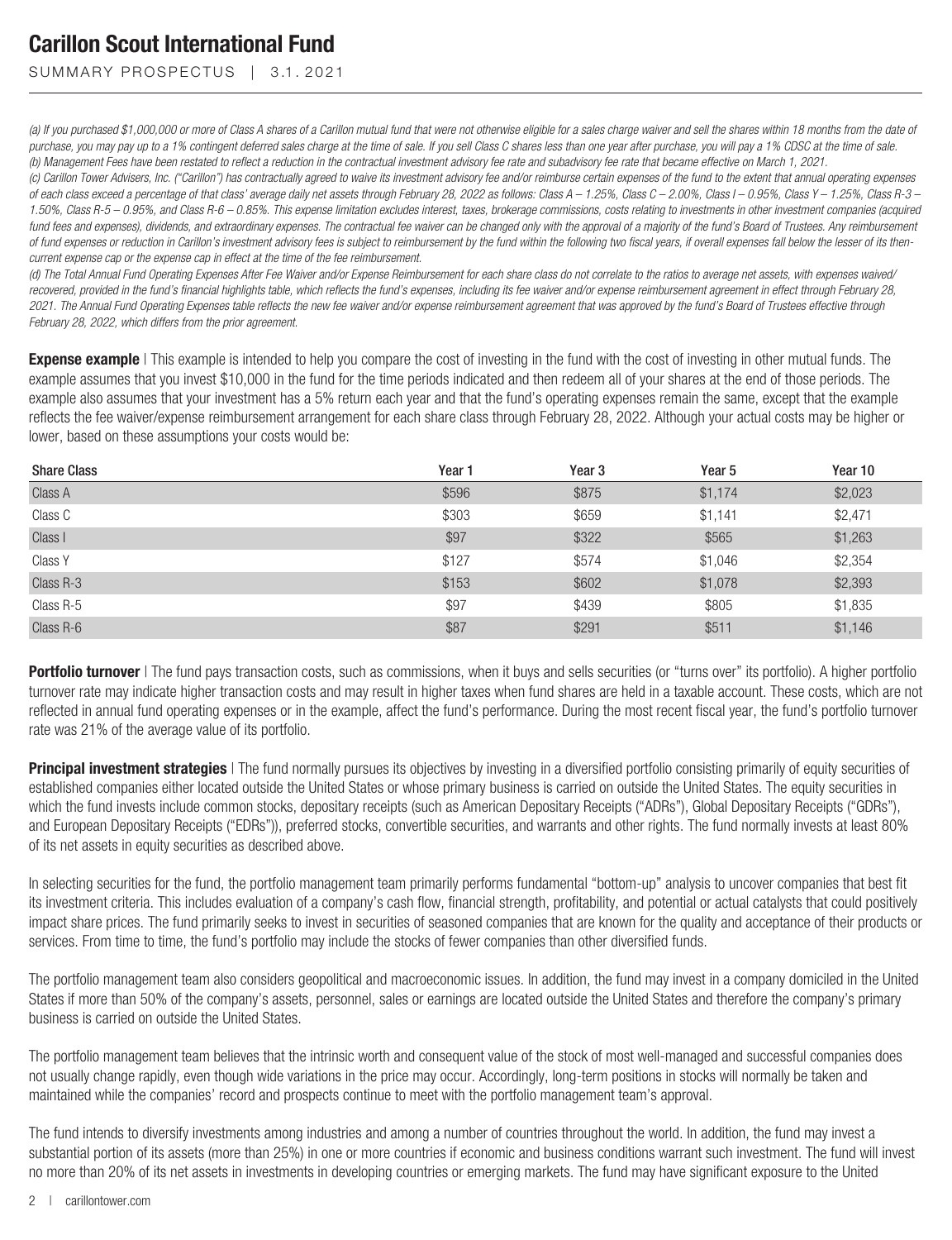SUMMARY PROSPECTUS | 3.1.2021

Kingdom. However, as the composition of the fund's portfolio changes over time, the fund's exposure to this country may be lower at a future date, and the fund's exposure to other countries may be higher. Although the portfolio managers generally do not emphasize investment in any particular investment sector or industry, the fund may invest a significant portion of its assets in the securities of companies in the financials sector at any given time.

The fund may also invest a portion of its net assets (up to 20%) in high-grade fixed income securities or other investments that may provide income, including cash and money market securities. In such cases, the fund will resume investing primarily in equity securities when conditions warrant.

The fund intends to hold some cash, short-term debt obligations, government securities or other high-quality investments for reserves to cover redemptions and unanticipated expenses. There may be times, however, when the fund attempts to respond to adverse market, economic, political or other conditions by investing a higher percentage of its assets in cash or in those types of money market investments for temporary defensive purposes. During those times, the fund may not be able to pursue its investment objective or follow its principal investment strategies and, instead, will focus on preserving your investment.

The fund may lend its securities to broker-dealers and other financial institutions to earn additional income.

**Principal risks** | The greatest risk of investing in the fund is that you could lose money. The fund invests primarily in common stocks whose values may increase and decrease in response to the activities of the companies that issued such stocks, general market conditions and/or economic conditions. As a result, the fund's net asset value ("NAV") may also increase and decrease. An investment in the fund is not a deposit with a bank and is not insured or guaranteed by the Federal Deposit Insurance Corporation or any other government agency. Investments in the fund are subject to the following primary risks. The most significant risks of investing in the fund as of the date of this Prospectus are listed first below, followed by the remaining risks in alphabetical order. Each risk summarized below is considered a "principal risk" of investing in the fund, regardless of the order in which it appears. Different risks may be more significant at different times depending on market conditions or other factors.

- Issuer risk is the risk that the value of a security may decline for a reason directly related to the issuer, such as management performance, financial leverage and reduced demand for the issuer's goods or services;
- Equity securities are subject to market risk. The fund may invest in the following equity securities, which may expose the fund to the following additional risks:

*Common stocks*. The value of a company's common stock may fall as a result of factors affecting the company, companies in the same industry or sector, or the financial markets overall. Common stock generally is subordinate to preferred stock upon the liquidation or bankruptcy of the issuing company; *Preferred stock*. Preferred stocks are subject to issuer-specific risks and are sensitive to movements in interest rates. Preferred stocks may be less liquid than common stocks and, unlike common stocks, participation in the growth of an issuer may be limited. Distributions on preferred stocks generally are payable at the discretion of an issuer and after required payments to bond holders. Preferred stocks may also be subject to credit risk; *Convertible securities*. Convertible securities are subject to the risk that the credit standing of the issuer may have an effect on the convertible securities'

investment value. Convertible securities also are sensitive to movementsin interest rates. Generally, a convertible security is subject to the market risks of stocks when the price of the underlying stock is high relative to the conversion price, and is subject to the market risks of debt securities when the underlying stock's price is low relative to the conversion price;

*Depositary receipts*. Investing in depositary receipts entails many of the same risks as direct investment in foreign securities, including, but not limited to, currency exchange rate fluctuations, political and financial instability in the home country of a particular depositary receipt, less liquidity and more volatility; *Rights and warrants*. Rights and warrants do not carry dividend or voting rights with respect to the underlying securities or any rights in the assets of the issuer, and a right or a warrant ceases to have value if it is not exercised prior to its expiration date;

- Foreign securities risks, which are potential risks not associated with U.S. investments, include, but are not limited to: (1) currency exchange rate fluctuations; (2) political and financial instability; (3) less liquidity; (4) lack of uniform accounting, auditing and financial reporting standards; (5) increased volatility; (6) less government regulation and supervision of foreign stock exchanges, brokers and listed companies; (7) significant limitations on investor rights and recourse; (8) use of unfamiliar corporate organizational structures; (9) unavailable or unreliable public information regarding issuers; and (10) delays in transaction settlement in some foreign markets. The unavailability and/or unreliability of public information available may impede the fund's ability to accurately evaluate foreign securities. Moreover, it may be difficult to enforce contractual obligations or invoke judicial or arbitration processes against non-U.S. companies and non-U.S. persons in foreign jurisdictions. The risks associated with investments in governmental or quasi-governmental entities of a foreign country are heightened by the potential for unexpected governmental change and inadequate government oversight. Foreign security risk may also apply to ADRs, GDRs and EDRs;
- Credit risk arises if an issuer is unable or unwilling, or is perceived as unable or unwilling, to meet its financial obligations, or goes bankrupt;
- Credit ratings risk is the risk associated with the fact that ratings by nationally recognized rating agencies generally represent the agencies' opinion of the credit quality of an issuer and may prove to be inaccurate;
- Currency risk is the risk related to the fund's exposure to foreign currencies through its investments. Foreign currencies may fluctuate significantly over short periods of time, may be affected unpredictably by intervention, or the failure to intervene, of the U.S. or foreign governments or central banks, and may be affected by currency controls or political developments in the U.S. or abroad. Foreign currencies may also decline in value relative to the U.S. dollar and other currencies and thereby affect the fund's investments;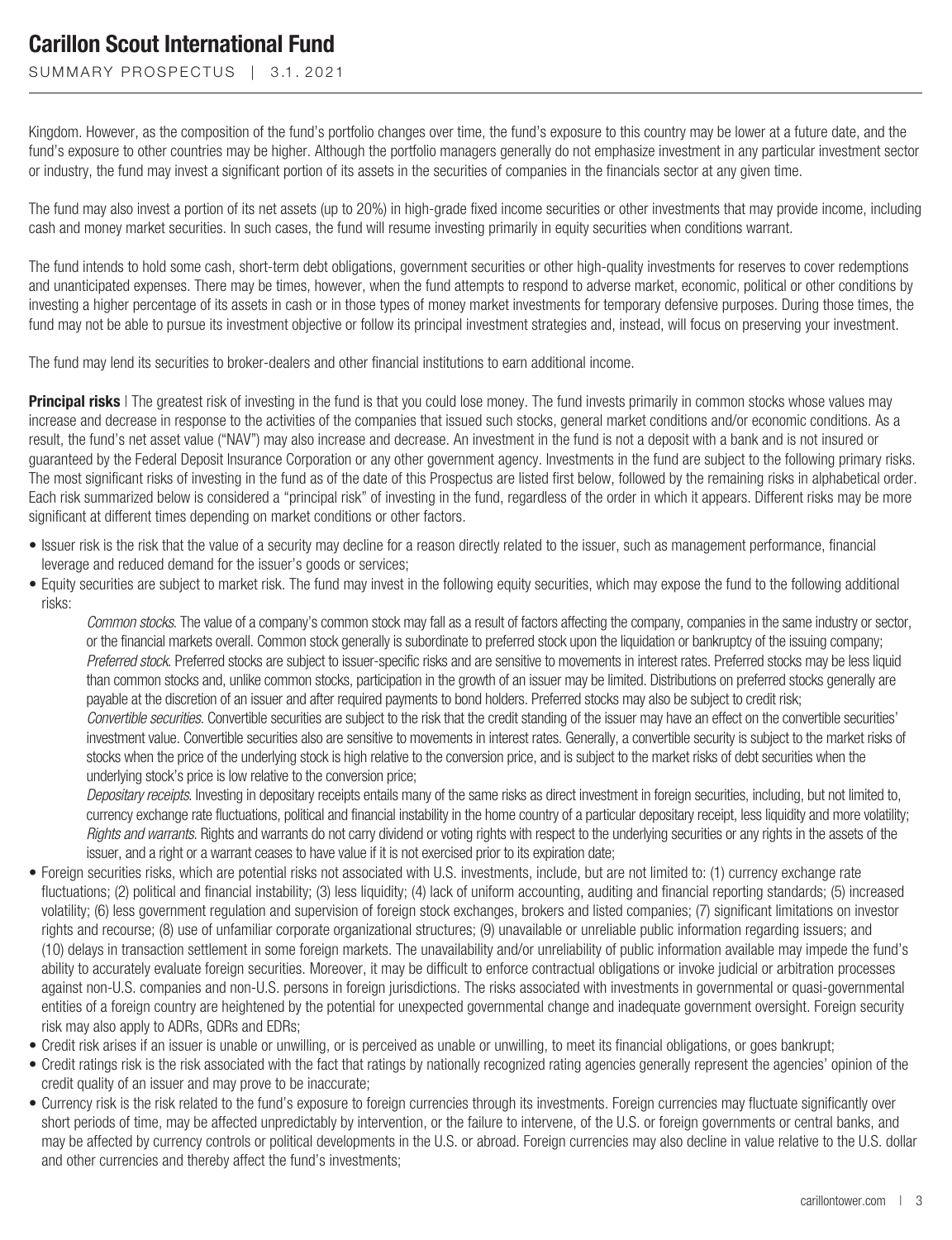SUMMARY PROSPECTUS | 3.1.2021

- Emerging markets are generally smaller, less developed, less liquid and more volatile than the securities markets of the U.S. and other foreign developed markets. There are also risks of: greater political uncertainties; an economy's dependence on revenues from particular commodities or on international aid or development assistance; currency transfer restrictions; a limited number of potential buyers for such securities; delays and disruptions in securities settlement procedures; less stringent, or a lack of accounting, auditing, financial reporting and recordkeeping requirements or standards; and significant limitations on investor rights and recourse. The governments of emerging market countries may also be more unstable. There may be less publicly available information about issuers in emerging markets. When investing in emerging markets, the risks of investing in foreign securities are heightened;
- Focused holdings risk is the risk of the fund holding a core portfolio of securities of fewer companies than other funds, which means that the increase or decrease of the value of a single investment may have a greater impact on the fund's NAV and total return when compared to other diversified funds;
- Growth stock risk is the risk of a growth company not providing an expected earnings increase or dividend yield. When these expectations are not met, the prices of these stocks may decline, even if earnings showed an absolute increase. If a growth investment style shifts out of favor based on market conditions and investor sentiment, the fund could underperform funds that use a value or other non-growth approach to investing or have a broader investment style;
- Liquidity risk is the possibility that, during times of widespread market turbulence, trading activity in certain securities may be significantly hampered. The fund could lose money if it cannot sell a security at the time and price that would be most beneficial to the fund. The fund may be required to dispose of investments at unfavorable times or prices to satisfy obligations, which may result in losses or may be costly to the fund. Market prices for such securities may be volatile;
- Market risk is the risk that markets may at times be volatile, and the values of the fund's holdings may decline, sometimes significantly and/or rapidly, because of adverse issuer-specific conditions or general market conditions, including a broad stock market decline, which are not specifically related to a particular issuer. These conditions may include real or perceived adverse political, regulatory, market, economic or other developments, such as natural disasters, public health crises, pandemics, changes in federal, state or foreign government policies, regional or global economic instability (including terrorism and geopolitical risks) and interest and currency rate fluctuations. These and other conditions may cause broad changes in market value, the general outlook for corporate earnings, public perceptions concerning these developments or adverse investment sentiment generally. Changes in the financial condition of a single issuer, industry or market segment also can impact the market as a whole. In addition, adverse market events may lead to increased redemptions, which could cause the fund to experience a loss when selling securities to meet redemption requests by shareholders. Adverse market conditions may be prolonged and may not have the same impact on all types of securities. Conversely, it is also possible that, during a general downturn in the securities markets, multiple asset classes may decline in value simultaneously. Changes in value may be temporary or may last for extended periods. The financial markets generally move in cycles, with periods of rising prices followed by periods of declining prices. The value of your investment may reflect these fluctuations.

**Recent market events risk** includes risks arising from current and recent circumstances impacting markets. The impact of the COVID-19 pandemic has been rapidly evolving, and it has resulted, and may continue to result, in significant disruptions to business operations, travel restrictions, closed international borders, enhanced health screenings at ports of entry and elsewhere, disruptions of and delays in healthcare service preparation and delivery, prolonged quarantines and stay-at-home orders, cancellations, supply chain disruptions, widespread business closures and layoffs, service and event cancellations, reductions and other changes, and lower consumer demand, as well as general concern and uncertainty that has negatively affected the global economy. The Board of Governors of the Federal Reserve System (also known as "the Fed") has taken and may continue to take numerous measures to address the economic impact of the COVID-19 pandemic, such as the reduction of the federal funds target rate and the introduction of several credit and liquidity facilities, and the U.S. federal government has taken and may continue to take steps to stimulate the U.S. economy, including adopting stimulus packages targeted at large parts of the economy. The effect of these and other efforts may not be known for some time, and it is not known whether and to what extent they will be successful.

Decisions by the Fed regarding interest rate and monetary policy continue to have a significant impact on securities prices as well as the overall strength of the U.S. economy. Future legislative, regulatory and policy changes may impact current international trade deals, result in changes to prudential regulation of certain players in the financial market, and provide significant new investments in infrastructure, the environment, or other areas. A rise in protectionist trade policies, slowing global economic growth, risks associated with ongoing trade negotiations with China, risks associated with the United Kingdom's departure from the European Union on December 31, 2020, and a trade agreement between the United Kingdom and the European Union, and the possibility of changes to some international trade agreements, could affect the economies of many nations, including the United States, in ways that cannot necessarily be foreseen at the present time. Interest rates have been unusually low in recent years in the U.S. and abroad and are currently at historic lows. Economists and others have expressed increasing concern about the potential effects of global climate change on property and security values. Regulatory changes and divestment movements tied to concerns about climate change could adversely affect the value of certain land and the viability of industries whose activities or products are seen as accelerating climate change;

- Market timing risk arises because certain types of securities in which the fund invests, including foreign securities, could cause the fund to be at greater risk of market timing activities by fund shareholders. Such activities can dilute the fund's NAV, increase the fund's expenses and interfere with the fund's ability to execute efficient investment strategies;
- Redemption risk is the risk that, due to a rise in interest rates or other changing government policies that may cause investors to move out of fixed income securities on a large scale, the fund may experience periods of heavy redemptions that could cause the fund to sell assets at inopportune times or at a loss or depressed value;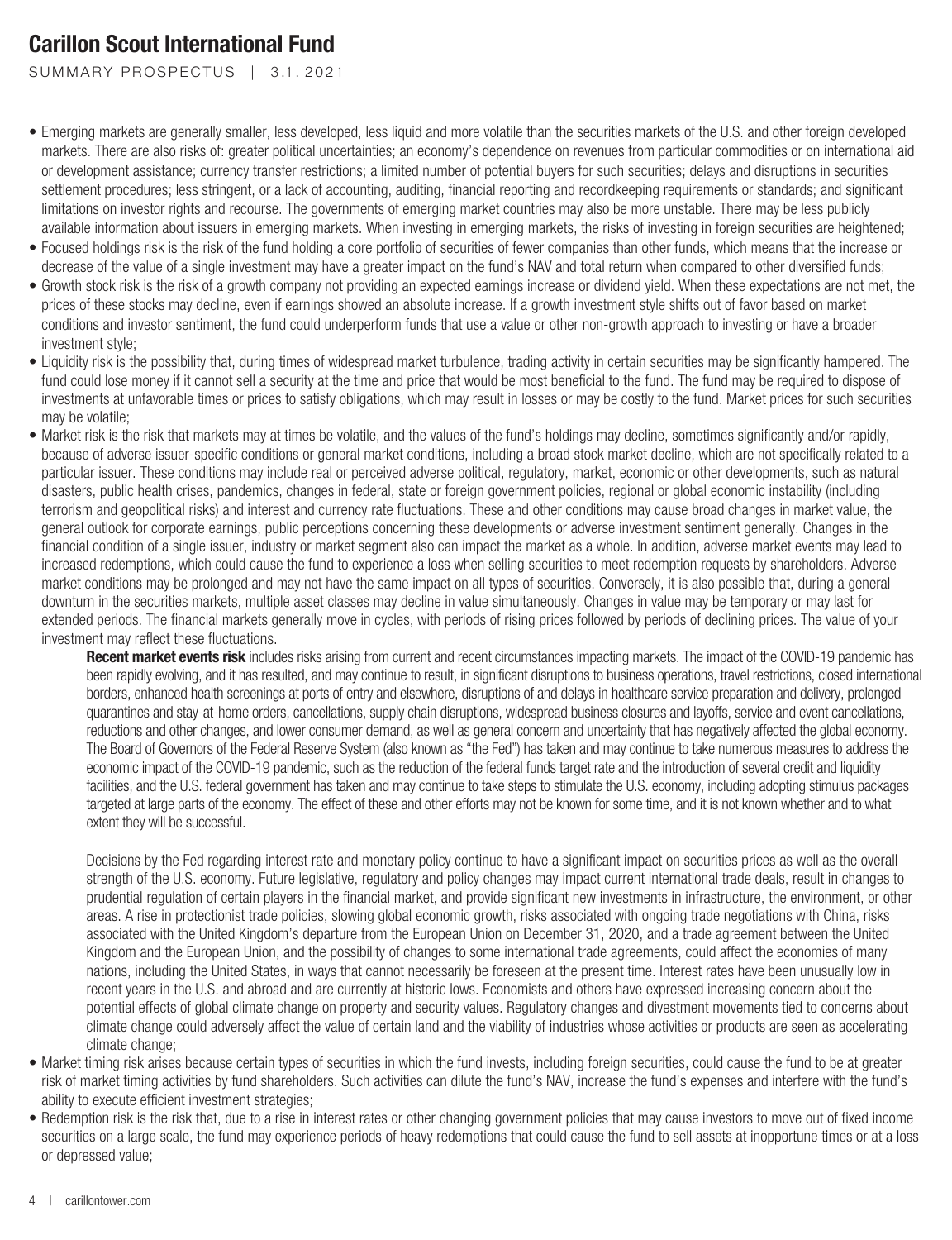SUMMARY PROSPECTUS | 3.1.2021

- Sector risk is the risk associated with the fund holding a core portfolio of stocks invested in similar businesses, all of which could be affected by similar economic or market conditions. As the fund's portfolio changes over time, the fund's exposure to a particular sector may become higher or lower.
	- Financial sector risk is that risk that financial services companies are subject to extensive governmental regulation, which may limit both the amounts and types of loans and other financial commitments they can make, the interest rates and fees they can charge, the scope of their activities, the prices they can charge and the amount of capital they must maintain. Profitability is largely dependent on the availability and cost of capital funds and can fluctuate significantly when interest rates change or due to increased competition. In addition, deterioration of the credit markets generally may cause an adverse impact in a broad range of markets, including U.S. and international credit and interbank money markets generally, thereby affecting a wide range of financial institutions and markets. Securities of financial services companies may experience a dramatic decline in value when such companies experience substantial declines in the valuations of their assets, take action to raise capital (such as the issuance of debt or equity securities), or cease operations;
- Securities lending risk is the risk that, if the fund lends its portfolio securities and receives collateral in the form of cash that is reinvested in securities, those securities may not perform sufficiently to cover the return collateral payments owed to borrowers. In addition, delays may occur in the recovery of securities from borrowers, which could interfere with the fund's ability to vote proxies or to settle transactions and there may be a loss of rights in the collateral should the borrower fail financially;
- United Kingdom securities risk is the risk that the fund's exposure to issuers located in, or with economic ties to, the United Kingdom (the "UK"), could expose the fund to regulatory, political, currency, security, and economic risks associated with investments in the UK. The full impact of the UK's departure from the European Union, commonly referred to as "Brexit," which occurred on December 31, 2020, and the nature of the future relationship between the UK and the European Union remains uncertain. The period following the UK's withdrawal from the European Union is expected to be one of significant political and economic uncertainty. Brexit may create additional economic stresses for the UK, including causing a contraction of the UK economy and price volatility in UK stocks, decreased trade, capital outflows, devaluation of pounds sterling, and wider corporate bond spreads due to uncertainty and declines in business and consumer spending as well as foreign direct investment;
- Valuation risk arises because the securities held by the fund may be priced by an independent pricing service and may also be priced using dealer quotes or fair valuation methodologies in accordance with valuation procedures adopted by the fund's Board. The prices provided by the independent pricing service or dealers or the fair valuations may be different from the prices used by other mutual funds or from the prices at which securities are actually bought and sold; and
- Value stock risk arises from the possibility that a stock's intrinsic value may not be fully realized by the market or that its price may decline. If a value investment style shifts out of favor based on market conditions and investor sentiment, the fund could underperform funds that use a non-value approach to investing or have a broader investment style.

**Performance** | The bar chart that follows illustrates annual fund returns for the periods ended December 31. The table that follows compares the fund's returns for various periods with benchmark returns. This information is intended to give you some indication of the risk of investing in the fund by demonstrating how its returns have varied over time. The bar chart shows the fund's Class I share performance from one year to another. The Class I shares of the fund have adopted the performance history and financial statements of the Institutional Class shares of the fund's predecessor. Each of the fund's share classes is invested in the same portfolio of securities, and the annual returns would have differed only to the extent that the classes do not have the same sales charges and expenses. The fund's past performance (before and after taxes) is not necessarily an indication of how the fund will perform in the future. To obtain more current performance data as of the most recent month-end, please visit our website at carillontower.com.



#### **During 10 year period** (Class I shares):

|                     | Return      | Quarter ended     |
|---------------------|-------------|-------------------|
| <b>Best Quarter</b> | 19.92%      | December 31, 2020 |
| Worst Quarter       | $(28.32)\%$ | March 31, 2020    |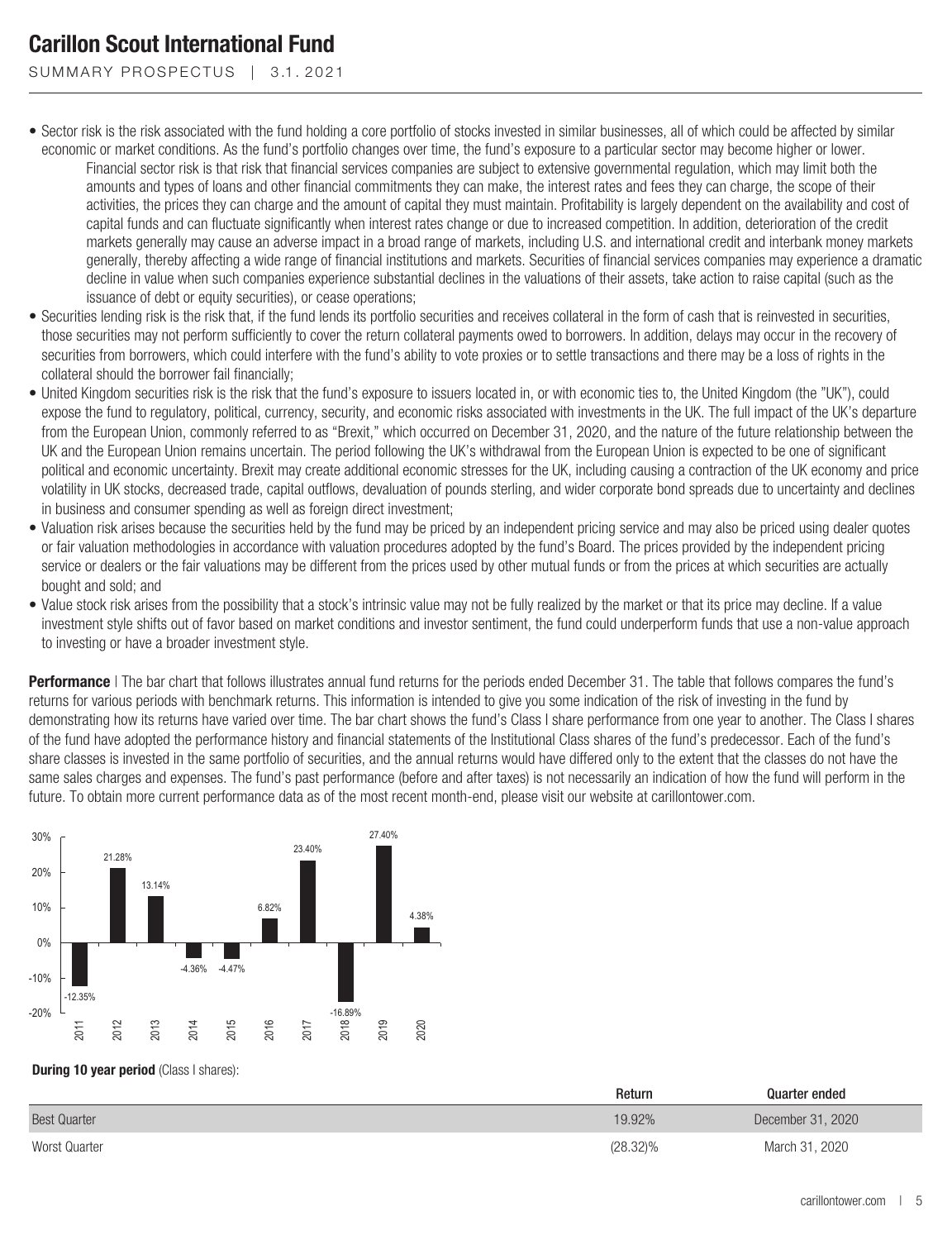SUMMARY PROSPECTUS | 3.1.2021

#### **Average annual total returns** (for the periods ended December 31, 2020):

| <b>Fund return</b> (after deduction of sales charges and expenses) |                       |            |          |       |          |         |                                                                                                                       |
|--------------------------------------------------------------------|-----------------------|------------|----------|-------|----------|---------|-----------------------------------------------------------------------------------------------------------------------|
| <b>Share Class</b>                                                 | <b>Inception Date</b> | 1-yr       | $5 - yr$ |       | $10-yr$  |         | Lifetime<br>(if less than<br>$10$ yrs)                                                                                |
| Class I - Before Taxes                                             | 9/14/1993             | 4.38%      | 7.81%    |       | 4.82%    |         |                                                                                                                       |
| After Taxes on Distributions                                       |                       | 2.32%      | 4.82%    |       | 2.52%    |         |                                                                                                                       |
| After Taxes on Distributions and Sale of<br><b>Fund Shares</b>     |                       | 4.05%      | 5.83%    |       | 3.58%    |         |                                                                                                                       |
| Class A - Before Taxes                                             | 11/20/17              | $(0.91)\%$ |          |       |          |         | 1.90%                                                                                                                 |
| Class C - Before Taxes                                             | 11/20/17              | 3.27%      |          |       |          |         | 2.71%                                                                                                                 |
| Class Y - Before Taxes                                             | 11/20/17              | 4.00%      |          |       |          |         | 3.46%                                                                                                                 |
| Class R-3 - Before Taxes                                           | 11/20/17              | 3.74%      |          |       |          |         | 3.21%                                                                                                                 |
| Class R-5 - Before Taxes                                           | 11/20/17              | 4.37%      |          |       |          |         | 3.78%                                                                                                                 |
| Class R-6 - Before Taxes                                           | 11/20/17              | 4.45%      |          |       |          |         | 3.91%                                                                                                                 |
| <b>Index</b> (reflects no deduction for fees, expenses or taxes)   |                       |            |          | 1-yr  | $5 - yr$ | $10-yr$ | Lifetime<br>(From Inception Date of<br>Class A. Class C.<br>Class Y, Class R-3,<br>Class R-5 and<br>Class R-6 Shares) |
| <b>MSCI EAFE Index</b>                                             |                       |            |          | 7.82% | 7.45%    | 5.51%   | 5.21%                                                                                                                 |

After-tax returns are calculated using the historically highest individual federal marginal income tax rates and do not reflect the impact of state and local taxes. Actual after-tax returns depend on an investor's tax situation and may differ from those shown. After-tax returns shown are not relevant to investors who hold their fund shares through tax-deferred arrangements, such as a 401(k) plan or individual retirement account ("IRA"). After-tax returns are shown for Class I only and after-tax returns for Class A, Class C, Class Y, Class R-3, Class R-5, and Class R-6 will vary. The return after taxes on distributions and sale of fund shares may exceed the return before taxes due to an assumed tax benefit from any losses on a sale of fund shares at the end of the measurement period.

**Investment Adviser** | Carillon Tower Advisers, Inc. is the fund's investment adviser.

**Sub-adviser** | Scout Investments, Inc. serves as the sub-adviser to the fund.

**Portfolio Managers** | Michael D. Stack, CFA®, has served as the Lead Portfolio Manager of the fund and Angel M. Lupercio has served as Portfolio Co-Manager of the fund since its inception in 2017. Messrs. Stack and Lupercio are jointly and primarily responsible for the day-to-day management of the fund. Mr. Stack was Assistant Portfolio Manager of the fund's predecessor from February 2006 through December 2007; Portfolio Co-Manager of the fund's predecessor from April 2012 through March 2014; Co-Lead Portfolio Manager of the fund's predecessor from March 2014 through December 2014; and Lead Portfolio Manager of the fund's predecessor from 2015 to 2017. Mr. Lupercio served as Portfolio Co-Manager of the fund's predecessor from 2015 to 2017.